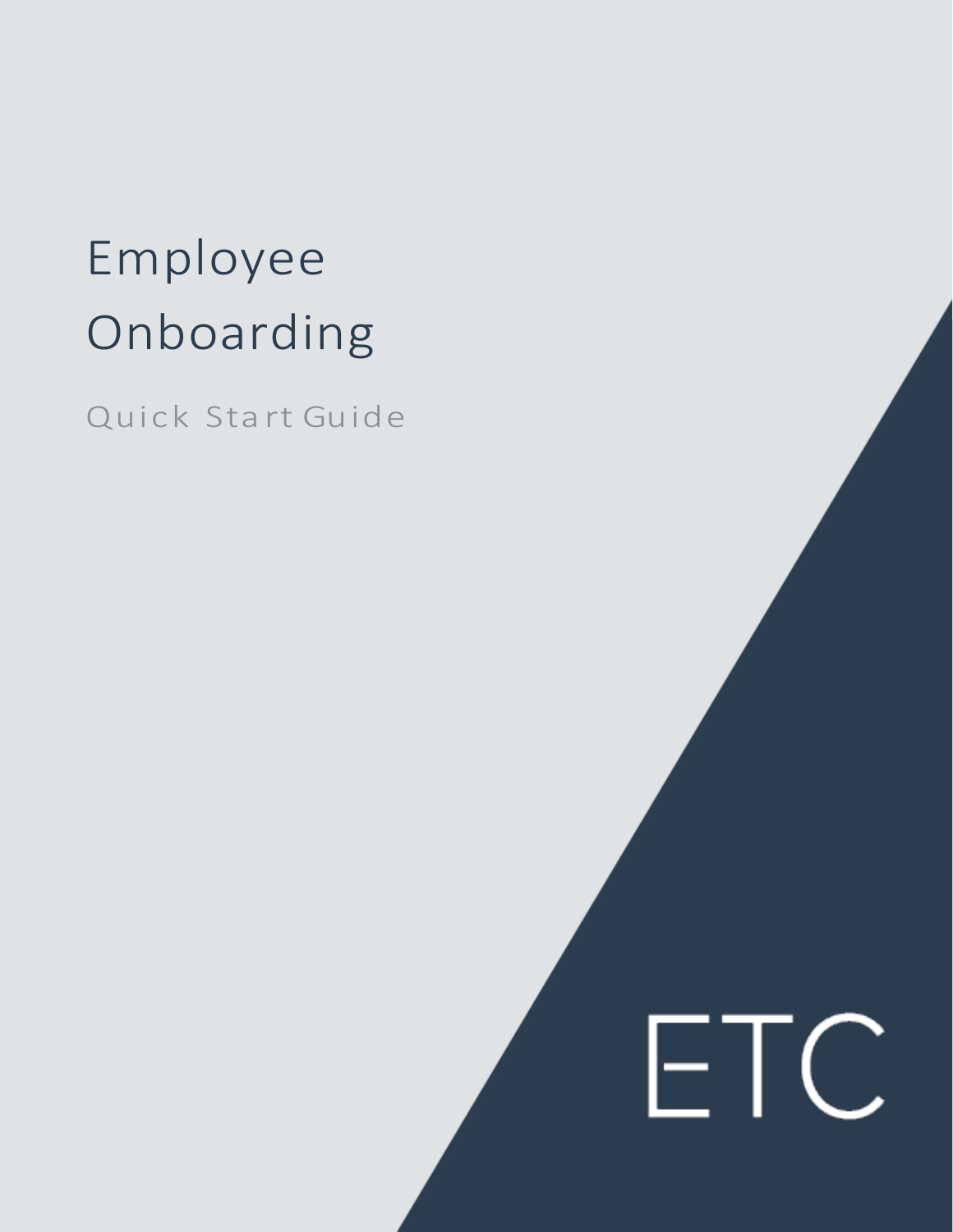#### **ETC Employee Onboarding Guide**

This guide will assist in the Employee Onboarding process by providing the steps taken to successfully complete the process through the CAPS ETC Portal after being hired.

#### Logging in for the First Time

When a CAPS Electronic Time Card (ETC) account has been created for you by your project administrator, you will receive two emails:

- A welcome email with your username. Your CAPS ETC username is your email address. The Subject line will be "CAPS ETC – Welcome to CLIENT NAME/PROJECT NAME"
- An email with a temporary password and a time sensitive web link with which to register. The Subject line will be "CAPS ETC Credentials"

STEP 1. While connected to the internet with a desktop or laptop computer or tablet (not a mobile device such as a phone), click on the link in the credentials email.

STEP 2. When the log in page appears, enter your username (the email address at which you received the emails), the temporary password, and then click on *Login*.

| A Cast & Crew Entertainment Company |                                                                    |
|-------------------------------------|--------------------------------------------------------------------|
| <b>Account Login</b>                |                                                                    |
| Username*<br>Password*              | email address<br>                                                  |
|                                     | Login<br>forgot password   forgot username   new user registration |

STEP 3. The Change Password screen appears. Enter a new password of your own choosing in the New Password field and type it again in the Verify Password field. Then click on Change Password.

Note: Please see screen for password requirements and please make a note of your Password.

| <b>Change Password</b>            |                                          |
|-----------------------------------|------------------------------------------|
| New Password*<br>Verify Password* | <br><br><b>Change Password</b><br>Cancel |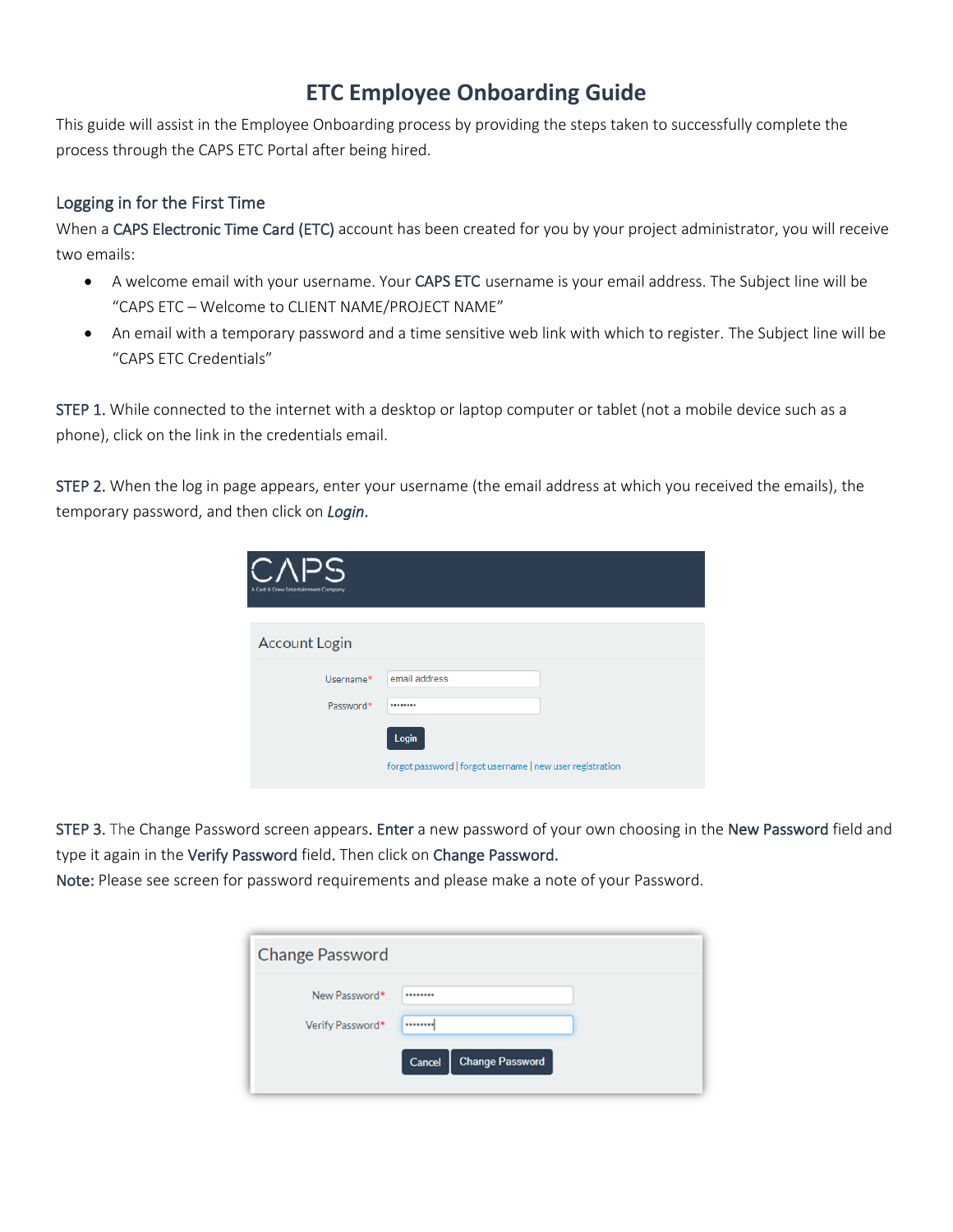STEP 4. Please read the terms and conditions governing the use of your CAPS ETC account. After reading, if you accept, click on the I Agree button to proceed.

Note: If the project is in California also acknowledge receipt of MPN notice.

STEP 5. Enter your date of birth, social security number and select your gender. Then click on Update.

| Date of Birth*          |        |              |
|-------------------------|--------|--------------|
| Social Security Number* |        |              |
| Gender*                 | Female | $\mathbf{v}$ |
|                         | Update |              |

STEP 6. The CAPS ETC system will ask you to verify that your date of birth, social security number and gender are correct. Click on Yes! The information is correct. to proceed, or Oops. Let me change it. to edit the information. If you have been previously paid by CAPS, you will be asked to select an address that is or has been associated with your CAPS account.



STEP 7. After you have verified your date of birth and Social Security Number you will immediately fill out your Form I-9, Employment Eligibility Verification Form.

Note: The system will log you out after 20 minutes of inactivity, and you will have to log back in.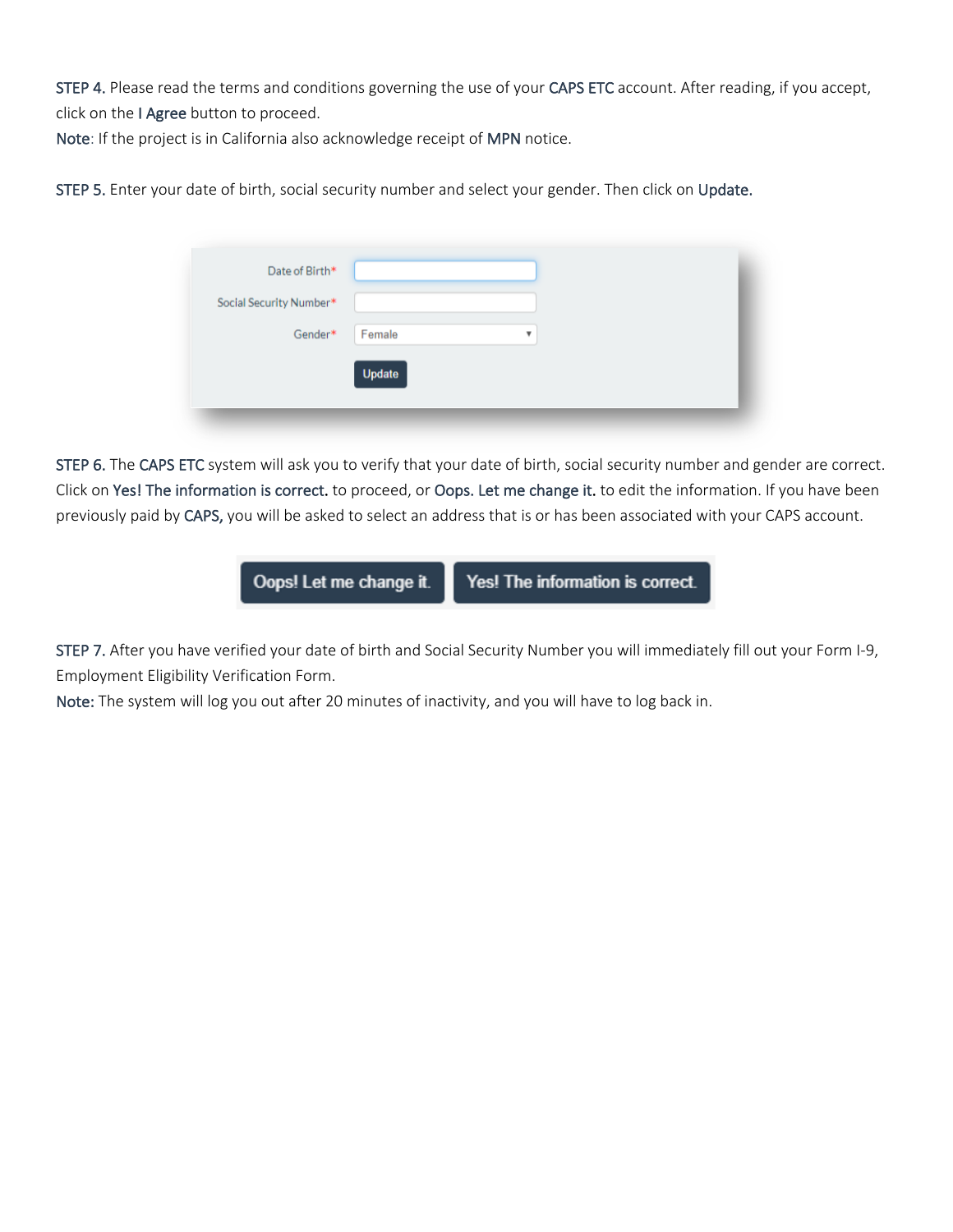#### Fill Out Form I-9 Employment Eligibility Verification

Note: If you have already been paid by CAPS, your address and phone number may be updated on this I-9 form at the time of filling it out if any changes are needed.

STEP 1. Click on the link at the top of the Form I-9 page to read the instructions if needed.



Note: When filling out the I-9 Form Email Address Section a Username Changed pop up box will appear, if the email address is incorrect or a new email address has been entered .

| Username Changed                                  |              |
|---------------------------------------------------|--------------|
| Username will be changed to robert7@etc.com.      |              |
| Please use this username the next time you login. | <b>Close</b> |
|                                                   |              |

STEP 2. When your Form I-9 is completed and correctly filled out, you will sign the form in the Verification of Document and Signature section.

STEP 3. Read the declaration and check the box.

STEP 4. Type your name in the signature box. Your typed name must match your name in the body of the Form I-9 and the date auto-fills with today's date.

STEP 5. Click on I Agree, Sign Document and Save to submit the form.

| 5 in Inder penalties of perjury, I declare that I have examined this certificate and, to the best of my knowledge and belief, it is true, correct, and complete. By clicking on this checkbox and<br>typing in my name in the signature box (below) I confirm that I agree to digitally sign this legal document and to allow CAPS to use the provided information accordingly. |                      |  |
|---------------------------------------------------------------------------------------------------------------------------------------------------------------------------------------------------------------------------------------------------------------------------------------------------------------------------------------------------------------------------------|----------------------|--|
| Signature (Please enter your full legal name as it appears in the section above): *                                                                                                                                                                                                                                                                                             | Date (mm/dd/yyyy): * |  |
| <b>Robert Test</b>                                                                                                                                                                                                                                                                                                                                                              | 08/02/2019           |  |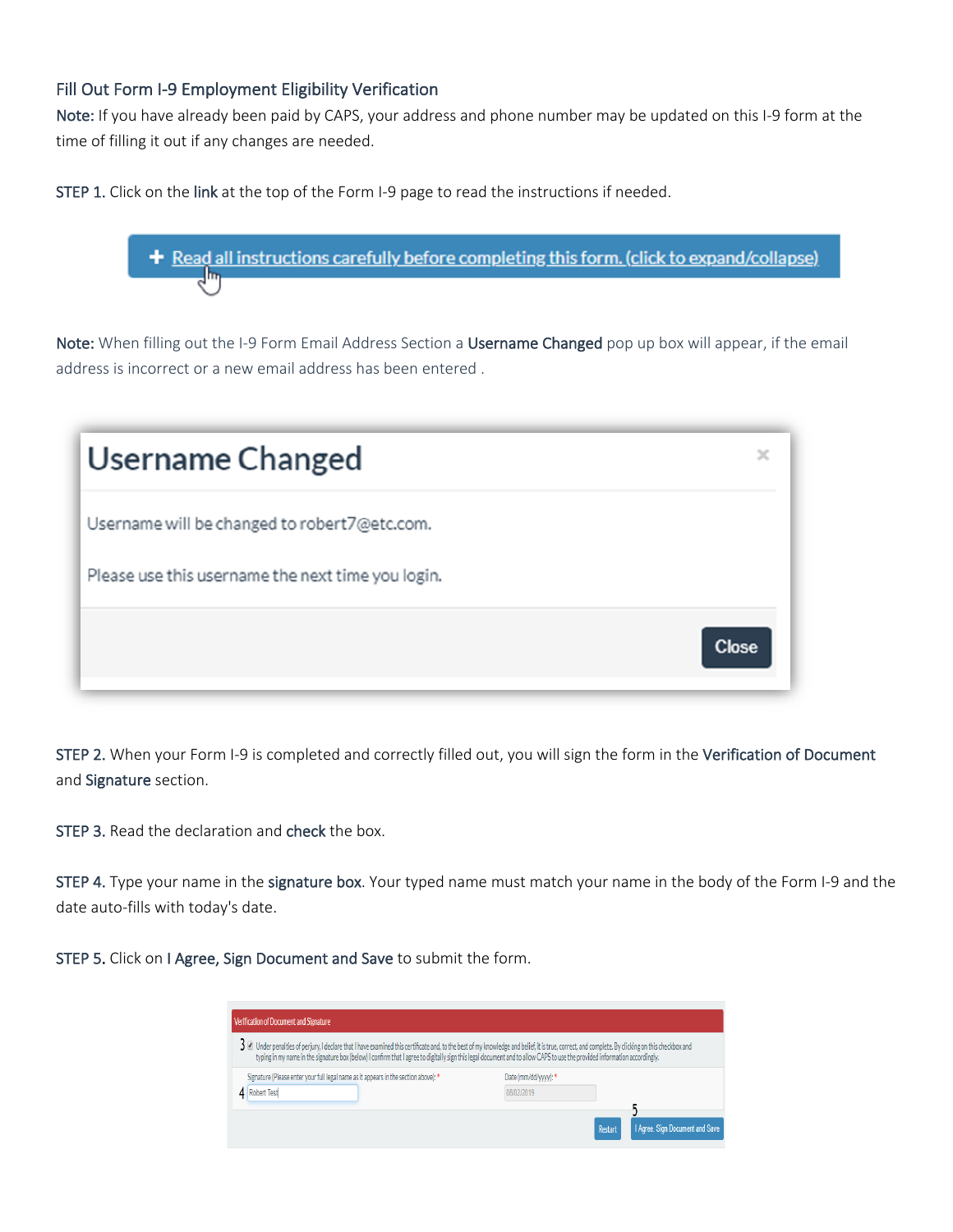STEP 6. Click Yes to use the CAPS matching address or Cancel to return to the form to verify that you have correctly entered your address.

Note: Once you have accepted the USPS address, you will be asked if you would like to download a copy of the Form I-9. Please download a copy of your completed Form I-9 now. It will not be available later.



STEP 7. A copy of the completed Form I-9 will be downloaded to your computer and you will see the My Forms screen of CAPS ETC. Depending on your internet browser setting, you may be prompted to save the file or it may be downloaded automatically, such as to the Downloads folder. Note: the downloaded form will not bear a signature in Section 2 of the form.

STEP 8. After completing your Form I-9, you will see the My Forms screen. The My Forms list will show the Form I-9 as complete, and the remaining employment forms you must fill out as incomplete, such as the federal Form W-4 and a Wage Theft Prevention Form if you are a California or New York employee.

STEP 9. To fill out the next employment form, click on View in the Action column for that form.



#### Final CAPS Portal Tips

Website CAPS ETC: https://etc.capspayroll.com

Using the CAPS ETC Portal, you can:

- Fill out and sign your Form I-9
- Set up a pay-to agent
- Access pay stubs
- Form W-2
- Direct Deposit setup and manage